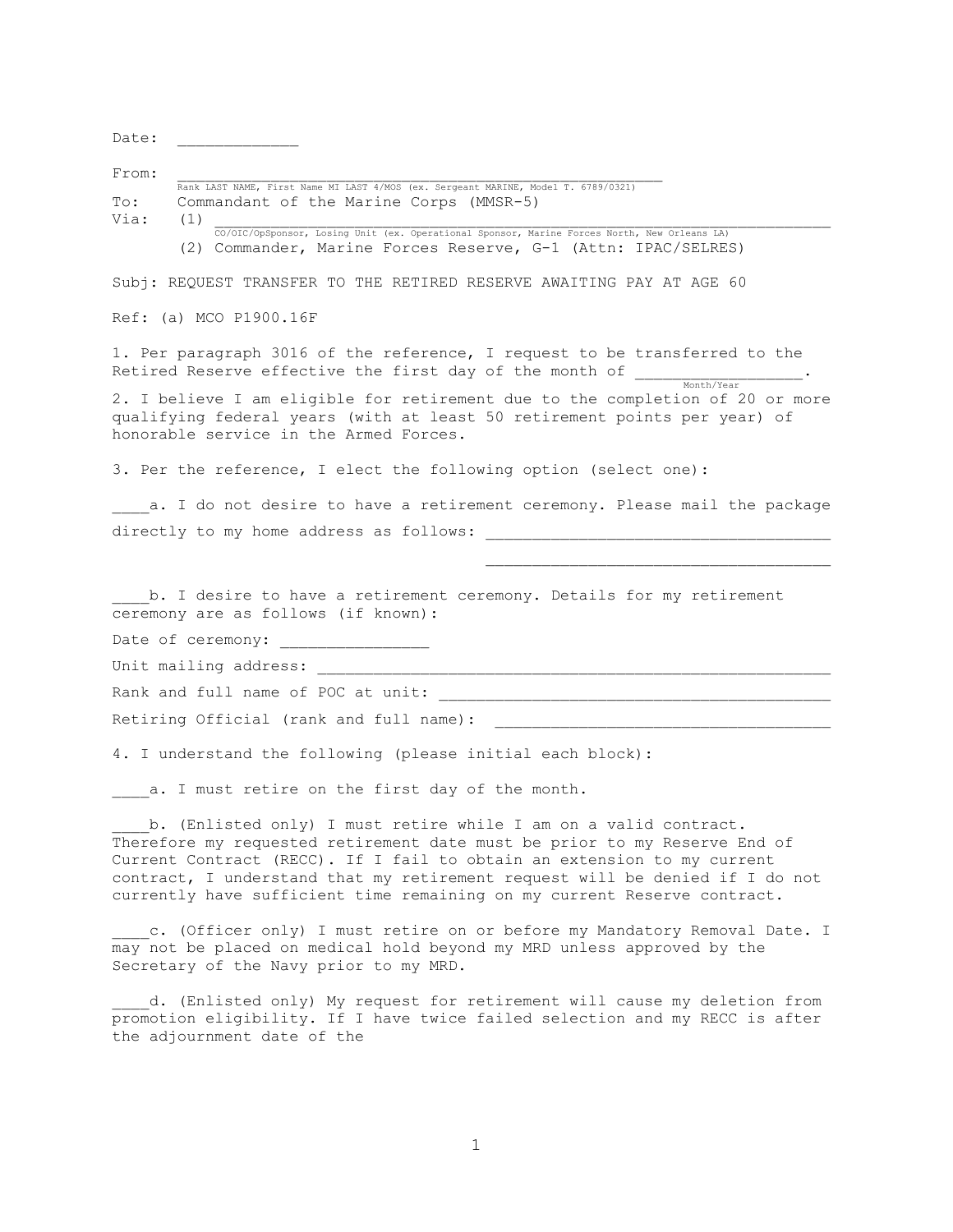## Subj: REQUEST TRANSFER TO THE RETIRED RESERVE AWAITING PAY AT AGE 60

board, I may request via message to be considered for promotion while voluntarily processing for retirement. I understand that this request must be submitted to HQMC (MMSR-5 and MMPR-2) at the time I request retirement. I understand that if selected for promotion and my name is on a promotion selection list, my request for retirement will result in the removal of my name from that list.

e. (Officer only). (1) If my requested retirement date is approved and occurs within 90 days of the convening date of a promotion board for which I am to be considered, I will no longer be eligible for consideration. This will cause my deletion from the eligibility zone and counts as a failure of selection even if I successfully withdraw my retirement at a later date. (2) If my requested retirement date is more than 90 days after the convening date of a promotion board for which I am to be considered, and if I am selected for promotion after having submitted my request to retire, I may request withdrawal of my retirement.

\_\_\_\_f. I must EAS at least 2 weeks prior to my desired retirement date in order to allow sufficient time for administrative transactions to properly post in MCTFS.

\_\_\_\_g. I may not request cancellation of my application for retirement or modify the effective date except for one of the following reasons: (1) For a fully documented humanitarian or hardship circumstance that has occurred since my application was submitted. (2) In the best interest/needs of the Marine Corps. I understand that this determination will ultimately be made by HQMC and not by my present command.

h. I can expect to retire on the date approved by CMC unless I am placed on legal or on medical hold, as authorized only by HQMC, prior to my actual retirement date. I understand that if I am at service limitations or otherwise pending mandatory retirement, a deferment for medical reasons may only be accomplished if I have a complete medical board accepted by the president of the Physical Evaluation Board or I am hospitalized on my actual retirement date as an in-patient.

i. A request to modify a retirement date must be submitted with appropriate justification and command endorsements no less than 45 days prior to the approved retirement date.

j. I understand that the Defense Finance and Accounting Service, Cleveland (DFAS-CL) computes retired pay under the applicable formula established by law, according to my grade, and total number of retirement points per para 3013 of the reference.

k. I fully understand that I may not extend my retirement date, once a  $\frac{1}{\text{date}}$  has been requested, solely to increase my retired pay.

1. I understand that if I have received separation, severance or readjustment pay under any provision of the law for service in the armed forces, and if I am now qualified for retired pay, DFAS-CL will reduce each payment of retired pay until the total amount deducted equals the amount of Separation, severance or readjustment pay.